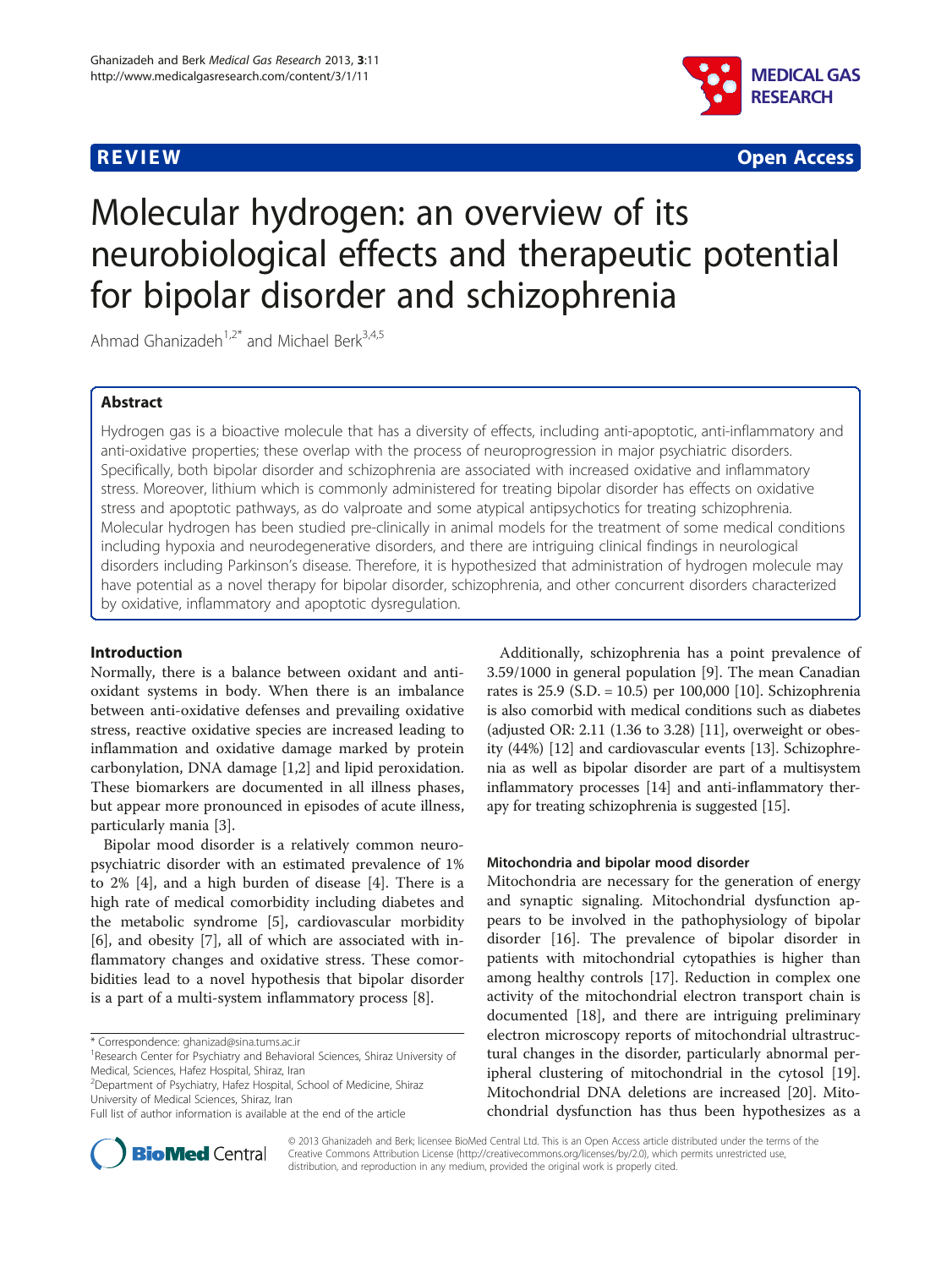molecular basis of bipolar disorder [\[21\]](#page-3-0). It is suggested that novel therapeutic agents for treating bipolar mood disorder should target mitochondrial function [[16\]](#page-3-0).

### Bipolar disorder and oxidative stress

The generation of oxidatively generated free radicals is core to life, and is normally tightly controlled. However, there is now increasing data on the presence and impact of oxidative stress among diverse psychiatric disorders including bipolar disorder [\[22](#page-3-0)], schizophrenia, and autism [[23](#page-3-0),[24](#page-3-0)]. Reactive oxygen species (ROS) production and metabolism appears to play an important role in the pathophysiology of bipolar disorder [\[22,25,](#page-3-0)[26\]](#page-4-0). Not only are both total glutathione and reduced glutathione levels, which are core parts of the intrinsic anti-oxidative system decreased in bipolar disorder, but antioxidant enzyme activities are also impaired [[22\]](#page-3-0). Levels of key redox enzymes including SOD and catalase have been reported to be lower in patients with bipolar disorder than in matched controls [[27\]](#page-4-0). Nitrous oxide (NO) is implicated in the generation of psychotic symptoms such as delusions in bipolar disorder [[28\]](#page-4-0). A meta-analysis reported that the level of NO appears to be significantly increased in bipolar disorder [[29\]](#page-4-0). Moreover, the level of thiobarbituric acidic reactive substances (TBARS), a marker of lipid peroxidation through reaction between free radicals and lipid structures, is increased during manic episodes and remission [\[30,31](#page-4-0)]. This finding suggests that oxidative damage to lipid structures is probably continued during the course of bipolar disorder.

# Mechanism of action of established therapies

Lithium is arguably the most effective medication for the prevention of long-term relapse in bipolar mood disorder [[32,33\]](#page-4-0). Lithium's effects extend beyond its mode of action of monoamine receptors [[34\]](#page-4-0). Chronic treatment with lithium leads to mitochondrial proteins phosphorylation in the rat prefrontal cortex [\[34](#page-4-0)]. Lithium also has effects through its impact on inflammation and by the prevention of oxidative stress and cytokine changes [\[35\]](#page-4-0). These anti-inflammatory and antioxidative effects are potentially neuroprotective [\[36,37](#page-4-0)]. Lithium increases mitochondrial respiratory chain enzyme activities, particularly complex 1, that may be linked to its therapeutic efficacy [[38](#page-4-0)]. Lithium increases mitochondrial energy production [[38\]](#page-4-0). Decreased Na(+)-K (+)-ATPase activity and increased lipid peroxidation in that are seen in bipolar disorder may improve following lithium administration [[39\]](#page-4-0). Long term lithium administration enhances anti-oxidative defenses in bipolar disorder [[40\]](#page-4-0) as well as in healthy individuals [\[41](#page-4-0)]. N-acetyl-cysteine (NAC), a glutathione based redox modulator, anti-inflammatory agent and mitochondrial modulator [[42](#page-4-0)] decreases symptoms of depression and mania [[43](#page-4-0)] in bipolar disorder [[44](#page-4-0)]. However, established agents have tolerability issues and efficacy limitations, therefore more novel therapeutic approached are needed.

#### Mitochondria and schizophrenia

Mitochondrial dysfunction in schizophrenia is frequently reported [[45\]](#page-4-0). Moreover, mitochondrial disorders can present with psychosis [[46\]](#page-4-0). mtDNA plays a role in the neurobiology of schizophrenia [[47\]](#page-4-0). Mitochondrial gene expression is changed in schizophrenia [[48](#page-4-0)]. The numbers of mitochondria in schizophrenia is reduced compared to normal controls [[49](#page-4-0)]. This change in mitochondria may be associated with differential responsiveness to treatment [[50](#page-4-0)]. However, it is not clear whether this number is adaptive or an etiological link to this disorder [[51\]](#page-4-0). Moreover, mitochondrial energy production is impaired in autism [[52\]](#page-4-0).

#### Schizophrenia and oxidative stress

The role oxidative stress in the neurobiology of schizophrenia is a promising target in order to provide new therapeutic interventions [[53\]](#page-4-0). This is grounded on data that the antioxidant defense system is impaired in schizophrenia [[54\]](#page-4-0). In comparison to normal controls, the activities of superoxide dismutase (SOD), glutathione peroxidase (GSH-Px) are decreased while the levels of MDA are increased chronic schizophrenia [\[55](#page-4-0)]. Reduced cellular respiration and complex I abnormalities in schizophrenia are a possible endophenotypic biomarker for schizophrenia [[56](#page-4-0)]. Furthermore, the severity of neurological soft signs in patients with schizophrenia is associated with the level of decreased superoxide dismutase activity [\[57](#page-4-0)]. Treatment refractory schizophrenia is associated with higher lipid peroxidation [\[58](#page-4-0)].

# Mechanism of action of antipsychotics

The increase of plasma lipid peroxidation in schizophrenia is not due to second-generation antipsychotics [\[59](#page-4-0)]. But both typical and atypical antipsychotic medication partially normalize abnormal free radical metabolism in schizophrenia [\[60](#page-4-0)]. Long term treatments with both typical and atypical antipsychotics have effects on antioxidant enzymes and lipid peroxidation in schizophrenia [[55\]](#page-4-0). Supplementation of vitamin C with atypical decreases oxidative stress in schizophrenia [\[61\]](#page-4-0). N actylcysteine, a redox modulator and glutamate modulator, reduces core symptoms and akathisia in schizophrenia, providing a preliminary proof of concept for the role of oxidative pathways [[62\]](#page-4-0).

# Pharmacokinetics of Hydrogen

Molecular hydrogen is an odourless and tasteless gas that has the ability to rapidly diffuse through lipid membranes and enter the cell, where it easily penetrates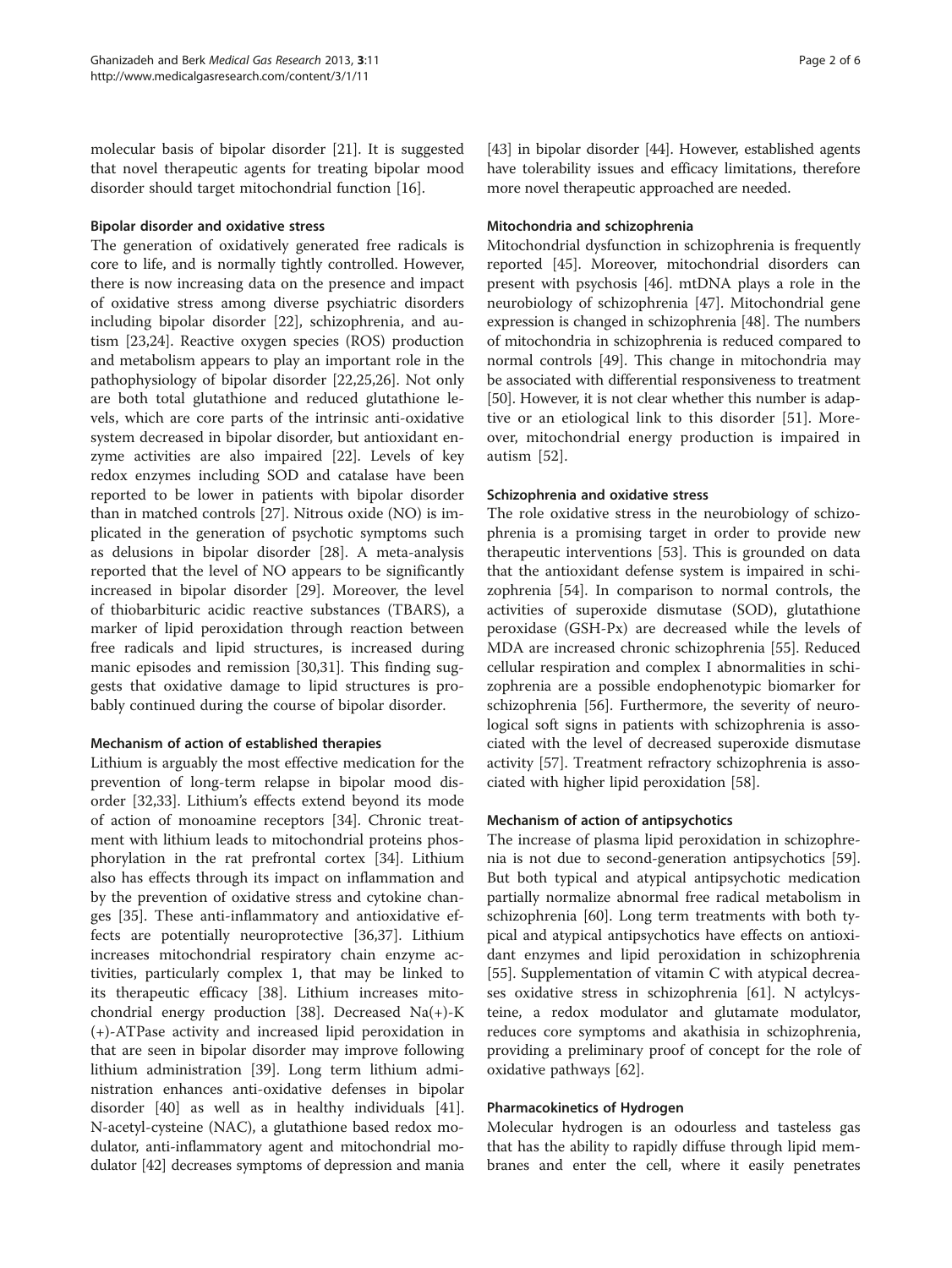organelles such as mitochondria as well as the nucleus. It is inert at room temperature and in the absence of catalysts. It additionally easily crosses the blood brain barrier, which facilitates access to the target organs and subcellular components. Its adverse event profile is reportedly benign [[2,](#page-3-0)[63\]](#page-4-0). Physiologically, hydrogen is produced by intestinal microbiota from fermentation of complex carbohydrates. Arterial blood contains higher levels of hydrogen that tissue, suggesting some uptake and utilization of hydrogen in tissues. Hydrogen reacts with free hyrodoxyl radicals but does not appear to react to other reactive oxygen species. This is a theoretical advantage, as low levels of these radicals have physiologically relevant signaling effects. It protects against secondary oxidative damage to the brain in a variety of models by reacting with hydroxyl radicals [[64](#page-4-0)]. Hydrogen is potentially available as a medical gas, hydrogen enriched water, taking a hydrogen bath, injecting hydrogen saline, hydrogen saline eye drops, and augmenting bacterial production of intestinal hydrogen. It penetrates glass but not aluminum containers.

#### Hydrogen and oxidative stress and inflammation

Anti-inflammatory effects of hydrogen molecule have been reported in both animal and human models. Hydrogen-rich saline decreases the levels of cytokines IL-4, IL-5, IL-13 and TNF-α in bronchoalveolar lavage fluid [[65\]](#page-4-0). Its effects on tumor necrosis factor alpha, interleukin (IL)-1β and IL-6 levels is hypothesized as the reason for its protective role against UVB radiation [[66\]](#page-4-0). Hydrogen molecule also stops TNFα-induced activation of the NFκB pathway [[67](#page-4-0)]. Hydrogen released by intestinal microbiota, such a hydrogen producing strain of E. coli can suppress inflammation [\[68\]](#page-4-0). Taken together, these findings are germane to bipolar disorder as current evidences implicates many interleukins in the neurobiology of bipolar disorder [\[69](#page-4-0)].

#### Preclinical findings

Inhalation of hydrogen decreased acute lung inflammation in an animal model of acute lung injury [\[70,71](#page-4-0)]. Hydrogen enriched water decreased the production of reactive oxygen species in the rat kidney [[72](#page-4-0)]. It protects mitochondria and nuclear DNA from hydroxyl radicals, preventing the decline in mitochondrial membrane potential after antimycin treatment. It has potential in preventing ionizing radiation induced damage, as hydroxyl radicals are the major vehicle for secondary damage. Hydrogen reduces infarction size in a model of middle cerebral artery occlusion and reduced oxidative stress markers [\[73\]](#page-4-0). In asphyxiated newborn piglets, it is similarly neuroprotective and preserves cerebrovascular reactivity [[74\]](#page-4-0).

#### Clinical findings

Hydrogen is hypothesized as a potential therapy for different oxidative stress related diseases such as Parkinson's disease; ischemia/reperfusion of spinal cord, heart, lung, liver, kidney, and intestine; transplantation of lung, heart, kidney, and intestine [[75](#page-4-0)], and autism [[76,77\]](#page-4-0). Adequate hydration with hydrogen-rich water decreases blood lactate levels and improved function of muscle in athletes [[78\]](#page-4-0).

Among participants with type 2 diabetes, hydrogen reduced levels of oxidative stress markers [\[68](#page-4-0)], and similar findings are reported in the metabolic syndrome [\[79](#page-4-0)]. In Parkinson's disease, increased oxidative stress indexed by elevated lipid peroxidation and decreased reduced glutathione levels in the substantia nigra are part of the known pathogenesis of PD. Hydrogen water also prevents a rat model of Parkinson's disease [[80](#page-4-0)] and increases survival after cerebral ischemia/reperfusion [\[81,82](#page-5-0)]. It down-regulates 4-hydroxy-2-nonenal, a marker of oxidative stress in dopaminergic neurons within the substantia nigra of animal models of Parkinson's disease. A preclinical study failed to find any association between response to hydrogen and dose [\[37\]](#page-4-0). In a pilot placebo controlled, randomized, double-blind, parallel-group design ( $N = 18$ ), the efficacy of 1000ml molecular hydrogen daily was investigated in patients taking levodopa. In the hydrogen group, there was a reduction in Total Unified Parkinson's Disease Rating Scale scores, whereas the placebo group deteriorated [[83](#page-5-0)]. Signal modulating activities of hydrogen may play a role in exerting a protective effect against Parkinson's [\[79](#page-4-0)].

It is not fully understood how hydrogen plays its putative antioxidative or anti-inflammatory role. However, it may regulate particular metalloproteins [[84\]](#page-5-0). Moreover, hydrogen reduces the production of peroxynitrite derived from nitric oxide [[85](#page-5-0)]. In patients with rheumatoid arthritis, drinking of water enriched with hydrogen was shown to decreases oxidative stress through scavenging hydroxyl radical and also decreases clinical symptoms after 4 weeks [[86\]](#page-5-0). Moreover, hydrogen-enriched water improves quality of life of patients with liver cancer after radiation exposure [[87\]](#page-5-0).

Intravenous administration of 500 ml of H2 enriched fluid has also been examined and it decreased the symptoms of 4 patients with acute erythematous skin diseases with fever and/or pain [\[88\]](#page-5-0). A randomized controlled trial indicated that hydrogen-enriched water decreased mitochondrial dysfunction and inflammation in patients with mitochondrial myopathies [[89\]](#page-5-0).

Caveats are however necessary, inasmuch as orally administered hydrogen-enriched water may not have enough molecular hydrogen to adequately scavenge hydroxyl radicals. Secondly, the dwell time of hydrogen in the body may be too short to scavenge substantial quantities of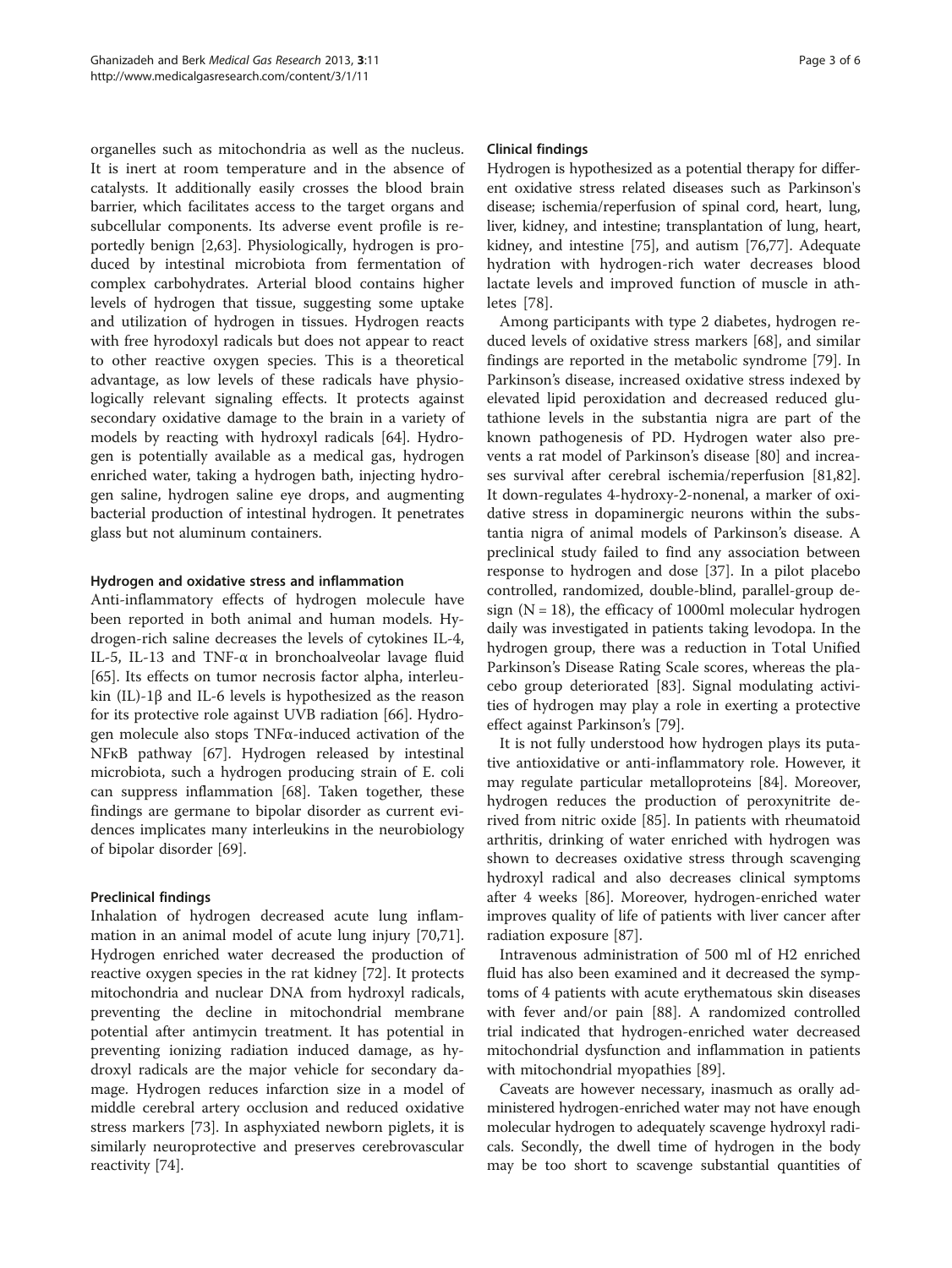<span id="page-3-0"></span>continuously generated hydroxyl radicals [[90](#page-5-0)]. In addition, the optimal frequency, dosage, and its method of administration for different diseases are not studied [[75](#page-4-0)].

### Conclusions

Hydrogen gas has a number of biological properties that make it an appealing candidate agent for a diversity of disorders sharing inflammatory, oxidative and apoptotic mechanisms. However, a number of caveats are necessary. Administration is complex, aggravated by its very short biological half-life and low saturation point of 0,8 mM. Furthermore, the low dose used in many studies (0.04-0.08 mM) is shadowed by the fact that intestinal microbiota produce up to 1L a day of hydrogen [[91\]](#page-5-0). There is currently very a limited understanding of the pathways and processes impacted by hydrogen. Greater preclinical data is required to elucidate the biological mechanisms of hydrogen. It however is true that many agents are in widespread use despite poor understanding of their mechanisms of action, particularly in the neurosciences. This therefore does not preclude use, which is therefore far more contingent on safety issues. Given that hydrogen does seem to have a benign safety profile, albeit based on very limited data, moving to clinical studies appears warranted. We additionally need a more complete understanding of hydrogen's dosage, mode of administration, pharmacokinetics, biology and toxicity of hydrogen to facilitate clinical application. Nevertheless, there is much that is appealing about this avenue, and it merits greater investment given the paucity of therapeutic options and their limitations.

#### Competing interests

AG has no related conflict of interest to be declared. MB has received Grant/ Research Support from the NIH, Cooperative Research Centre, Simons Autism Foundation, Cancer Council of Victoria, Stanley Medical Research Foundation, MBF, NHMRC, Beyond Blue, Rotary Health, Geelong Medical Research Foundation, Bristol Myers Squibb, Eli Lilly, Glaxo SmithKline, Organon, Novartis, Mayne Pharma and Servier, has been a speaker for Astra Zeneca, Bristol Myers Squibb, Eli Lilly, Glaxo SmithKline, Janssen Cilag, Lundbeck, Merck, Pfizer, Sanofi Synthelabo, Servier, Solvay and Wyeth, and served as a consultant to Astra Zeneca, Bristol Myers Squibb, Eli Lilly, Glaxo SmithKline, Janssen Cilag, Lundbeck Merck and Servier, and is a co-inventor of two provisional patents regarding the use of NAC and related compounds for psychiatric indications, which, while assigned to the Mental Health Research Institute, could lead to personal remuneration upon a commercialization event.

#### Authors' contributions

AG was responsible for the initial conception and drafting of the manuscript. AG and MB revised the preliminary draft of the manuscript. Both authors read and approved the final manuscript.

#### Author details

<sup>1</sup> Research Center for Psychiatry and Behavioral Sciences, Shiraz University of Medical, Sciences, Hafez Hospital, Shiraz, Iran. <sup>2</sup>Department of Psychiatry, Hafez Hospital, School of Medicine, Shiraz University of Medical Sciences, Shiraz, Iran. <sup>3</sup>School of Medicine, Deakin University, Melbourne, Australia.<br><sup>4</sup>The Elerey Institute of Neuroscience and Mental Health, Ongen Besear <sup>4</sup>The Florey Institute of Neuroscience and Mental Health, Orygen Research Centre, University of Melbourne, 234 St Kilda Rd, Southbank VIC 3006, Australia. <sup>5</sup>The Department of Psychiatry, University of Melbourne, 234 St Kilda Rd, Southbank, VIC 3006, Australia.

Received: 13 December 2012 Accepted: 30 May 2013 Published: 6 June 2013

#### References

- 1. Andreazza AC, et al: Specific subcellular changes in oxidative stress in prefrontal cortex from patients with bipolar disorder. J Neurochem 2013 [Epub ahead of print].
- Soeiro-de-Souza MG, et al: Number of manic episodes is associated with elevated DNA oxidation in bipolar I disorder. Int J Neuropsychopharmacol 2013:1–8 [Epub ahead of print].
- 3. Frey BN, et al: Biomarkers in bipolar disorder: a positional paper from the International Society for Bipolar Disorders Biomarkers Task Force. Aust N Z J Psychiatry 2013, 47(4):321–32.
- 4. Fagiolini A, et al: Prevalence, chronicity, burden and borders of bipolar disorder. J Affect Disord 2013, 148(2–3):161–9.
- 5. Bai YM, et al: Risk of developing diabetes mellitus and hyperlipidemia among patients with bipolar disorder, major depressive disorder, and schizophrenia: A 10-year nationwide population-based prospective cohort study. J Affect Disord 2013 [Epub ahead of print].
- 6. Callaghan RC, Khizar A: The incidence of cardiovascular morbidity among patients with bipolar disorder: a population-based longitudinal study in Ontario. Canada. J Affect Disord 2010, 122(1–2):118–23.
- 7. Gurpegui M, et al: Overweight and obesity in patients with bipolar disorder or schizophrenia compared with a non-psychiatric sample. Prog Neuropsychopharmacol Biol Psychiatry 2012, 37(1):169–75.
- 8. Leboyer M, et al: Can bipolar disorder be viewed as a multi-system inflammatory disease? J Affect Disord 2012, 141(1):1–10.
- 9. Shivashankar S, et al: Has the prevalence, clinical presentation and social functioning of schizophrenia changed over the last 25 years? Nithsdale schizophrenia survey revisited. Schizophr Res 2013, 146(1–3):349–56.
- 10. Dealberto MJ: Are the rates of schizophrenia unusually high in Canada? A comparison of Canadian and international data. Psychiatry Res 2013 [Epub ahead of print].
- 11. Carney CP, Jones LE: Medical comorbidity in women and men with bipolar disorders: a population-based controlled study. Psychosom Med 2006, 68(5):684–91.
- 12. Guo X, et al: The relationship between obesity and neurocognitive function in Chinese patients with schizophrenia. BMC Psychiatry 2013, 13:109.
- 13. Protopopova D, et al: The prevalence of cardiometabolic risk factors and the ten-year risk of fatal cardiovascular events in patients with schizophrenia and related psychotic disorders. Psychiatr Danub 2012, 24(3):307–13.
- 14. Falcone T, et al: Does systemic inflammation play a role in pediatric psychosis. Clin Schizophr Relat Psychoses 2013:1–43 [Epub ahead of print].
- 15. Muller N, et al: Anti-inflammatory treatment in schizophrenia. Prog Neuropsychopharmacol Biol Psychiatry 2013, 42:146–53.
- 16. Kato T: The role of mitochondrial dysfunction in bipolar disorder. Drug News Perspect 2006, 19(10):597–602.
- 17. Fattal O, et al: Psychiatric comorbidity in 36 adults with mitochondrial cytopathies. CNS Spectr 2007, 12(6):429–38.
- 18. Scola G, et al: A fresh look at complex I in microarray data: clues to understanding disease-specific mitochondrial alterations in bipolar disorder. Biol Psychiatry 2013, 73(2):e4-5.
- 19. Cataldo AM, et al: Abnormalities in mitochondrial structure in cells from patients with bipolar disorder. Am J Pathol 2010, 177(2):575-85.
- 20. Kato  $T$ , et al: Increased levels of a mitochondrial DNA deletion in the brain of patients with bipolar disorder. Biol Psychiatry 1997, 42(10):871–5.
- 21. Kato T: Mitochondrial dysfunction as the molecular basis of bipolar disorder: therapeutic implications. CNS Drugs 2007, 21(1):1–11.
- 22. Raffa M, et al: Reduced antioxidant defense systems in schizophrenia and bipolar I disorder. Prog Neuropsychopharmacol Biol Psychiatry 2012, 39(2):371–5.
- 23. Ghanizadeh A, et al: Glutathione-related factors and oxidative stress in autism, a review. Curr Med Chem 2012, 19(23):4000-5.
- 24. Ghanizadeh A: Gold nanoparticles and lipoic acid as a novel antiinflammatory treatment for autism, a hypothesis. Journal of Medical Hypotheses and Ideas 2012, 6(1):40–43.
- 25. Kulak A, et al: Redox dysregulation in the pathophysiology of Schizophrenia and bipolar disorder: insights from animal models. Antioxid Redox Signal 2012, 18(12):1428–43.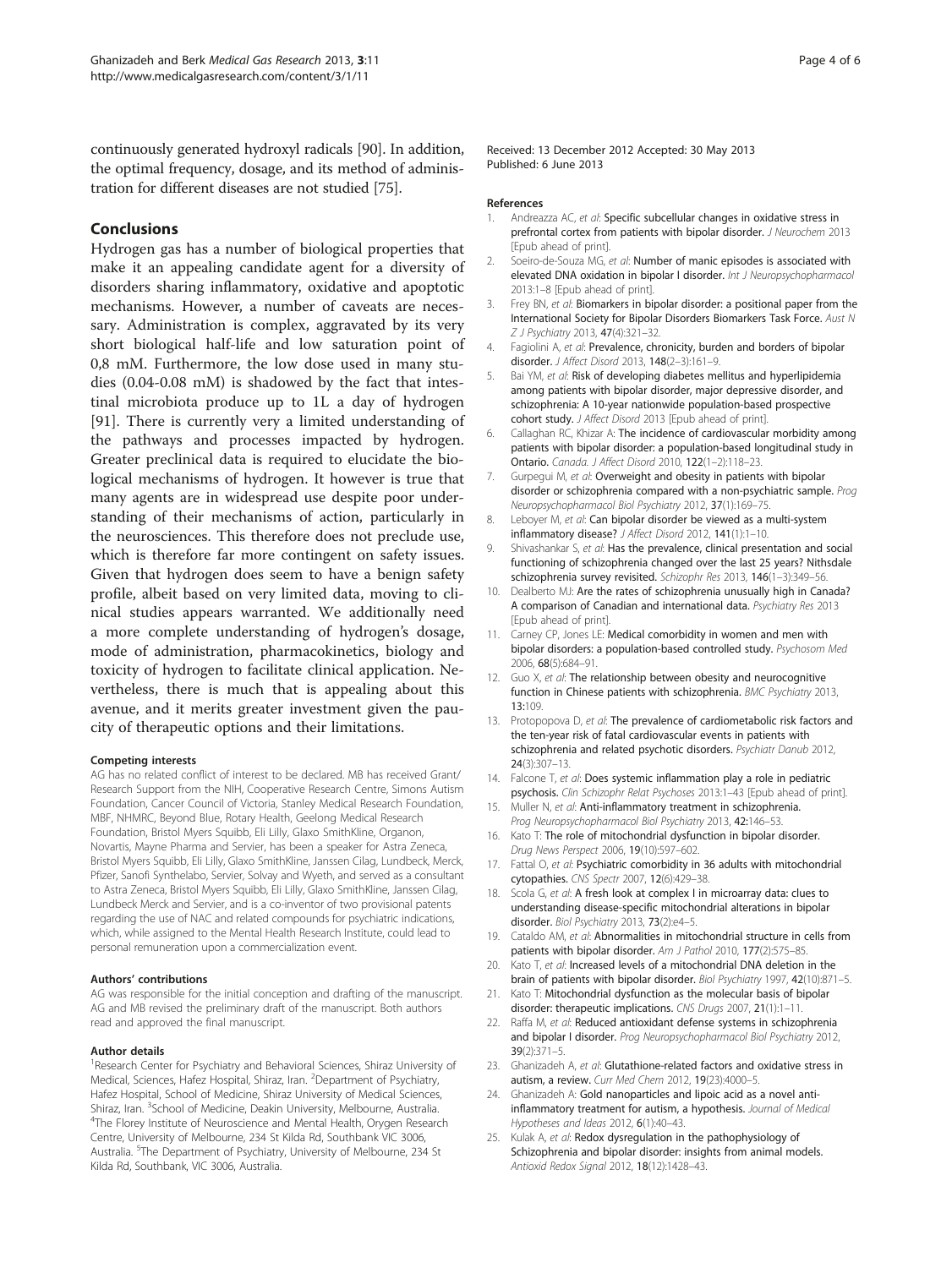- <span id="page-4-0"></span>26. Steckert AV, et al: Role of oxidative stress in the pathophysiology of bipolar disorder. Neurochem Res 2010, 35(9):1295–301.
- 27. Ranjekar PK, et al: Decreased antioxidant enzymes and membrane essential polyunsaturated fatty acids in schizophrenic and bipolar mood disorder patients. Psychiatry Res 2003, 121(2):109–22.
- 28. Gergerlioglu HS, et al: Changes in nitric oxide level and superoxide dismutase activity during antimanic treatment. Prog Neuropsychopharmacol Biol Psychiatry 2007, 31(3):697–702.
- 29. Andreazza AC, et al: Oxidative stress markers in bipolar disorder: a meta-analysis. J Affect Disord 2008, 111(2–3):135–44.
- 30. Andreazza AC, et al: Serum S100B and antioxidant enzymes in bipolar patients. J Psychiatr Res 2007, 41(6):523–9.
- 31. Frey BN, et al: Increased oxidative stress and DNA damage in bipolar disorder: a twin-case report. Prog Neuropsychopharmacol Biol Psychiatry 2007, 31(1):283–5.
- 32. Geddes JR, Miklowitz DJ: Treatment of bipolar disorder. Lancet 2013, 381(9878):1672–82.
- 33. Malhi GS, et al: Potential mechanisms of action of lithium in bipolar disorder. Current understanding. CNS Drugs 2013, 27(2):135–53.
- 34. Corena-McLeod M, et al: New model of action for mood stabilizers: phosphoproteome from rat pre-frontal cortex synaptoneurosomal preparations. PLoS One 2013, 8(5):e52147.
- 35. Albayrak A, et al: Protective effects of lithium: A new look at an old drug with potential antioxidative and anti-inflammatory effects in an animal model of sepsis. Int Immunopharmacol 2013, 16(1):35–40.
- 36. Chiu CT, et al: Therapeutic potential of mood stabilizers lithium and valproic acid: beyond bipolar disorder. Pharmacol Rev 2013, 65(1):105–42.
- 37. Yu F, et al: Lithium ameliorates neurodegeneration, suppresses neuroinflammation, and improves behavioral performance in a mouse model of traumatic brain injury. J Neurotrauma 2012, 29(2):362–74.
- 38. Maurer IC, Schippel P, Volz HP: Lithium-induced enhancement of mitochondrial oxidative phosphorylation in human brain tissue. Bipolar Disord 2009, 11(5):515–22.
- 39. Banerjee U, et al: Effects of lithium therapy on Na + -K + -ATPase activity and lipid peroxidation in bipolar disorder. Prog Neuropsychopharmacol Biol Psychiatry 2012, 37(1):56–61.
- 40. Arraf Z, et al: Lithium and oxidative stress lessons from the MPTP model of Parkinson's disease. Neurosci Lett 2012, 516(1):57–61.
- 41. Khairova R, et al: Effects of lithium on oxidative stress parameters in healthy subjects. Mol Med Report 2012, 5(3):680–2.
- 42. Samuni Y, et al: The chemistry and biological activities of Nacetylcysteine. Biochim Biophys Acta 2013, 1830(8):4117–4129.
- 43. Magalhaes PV, et al: A preliminary investigation on the efficacy of N-acetyl cysteine for mania or hypomania. Aust N Z J Psychiatry 2013, 47(6):564-8.
- 44. Berk M, et al: N-acetyl cysteine for depressive symptoms in bipolar disorder–a double-blind randomized placebo-controlled trial. Biol Psychiatry 2008, 64(6):468–75.
- 45. Park C, Park SK: Molecular links between mitochondrial dysfunctions and schizophrenia. Mol Cells 2012, 33(2):105–10.
- 46. Anglin RE, et al: The psychiatric manifestations of mitochondrial disorders: a case and review of the literature. J Clin Psychiatry 2012, 73(4):506–12.
- 47. Verge B, et al: Mitochondrial DNA (mtDNA) and schizophrenia. Eur Psychiatry 2011, 26(1):45–56.
- 48. Whatley SA, Curti D, Marchbanks RM: Mitochondrial involvement in schizophrenia and other functional psychoses. Neurochem Res 1996, 21(9):995–1004.
- 49. Somerville SM, Conley RR, Roberts RC: Striatal mitochondria in subjects with chronic undifferentiated vs. chronic paranoid schizophrenia. Synapse 2012, 66(1):29–41.
- 50. Somerville SM, et al: Mitochondria in the striatum of subjects with schizophrenia: relationship to treatment response. Synapse 2011, 65(3):215–24.
- 51. Somerville SM, Conley RR, Roberts RC: Mitochondria in the striatum of subjects with schizophrenia. World J Biol Psychiatry 2011, 12(1):48-56.
- 52. Rezin GT, et al: Mitochondrial dysfunction and psychiatric disorders. Neurochem Res 2009, 34(6):1021–9.
- 53. Boskovic M, et al: Oxidative stress in schizophrenia. Curr Neuropharmacol 2011, 9(2):301–12.
- 54. Virit O, et al: A defect in the antioxidant defense system in schizophrenia. Neuropsychobiology 2009, 60(2):87–93.
- 55. Zhang XY, et al: Antioxidant enzymes and lipid peroxidation in different forms of schizophrenia treated with typical and atypical antipsychotics. Schizophr Res 2006, 81(2–3):291–300.
- 56. Rosenfeld M, et al: Perturbation in mitochondrial network dynamics and in complex I dependent cellular respiration in schizophrenia. Biol Psychiatry 2011, 69(10):980–8.
- 57. Raffa M, et al: The reduction of superoxide dismutase activity is associated with the severity of neurological soft signs in patients with schizophrenia. Prog Neuropsychopharmacol Biol Psychiatry 2012, 39(1):52-6.
- 58. Medina-Hernandez V, et al: Increased lipid peroxidation and neuron specific enolase in treatment refractory schizophrenics. J Psychiatr Res 2007, 41(8):652–8.
- 59. Dietrich-Muszalska A, Kontek B: Lipid peroxidation in patients with schizophrenia. Psychiatry Clin Neurosci 2010, 64(5):469–75.
- 60. Zhang XY, et al: Effects of risperidone and haloperidol on superoxide dismutase and nitric oxide in schizophrenia. Neuropharmacology 2012, 62(5–6):1928–34.
- 61. Dakhale GN, et al: Supplementation of vitamin C with atypical antipsychotics reduces oxidative stress and improves the outcome of schizophrenia. Psychopharmacology (Berl) 2005, 182(4):494–8.
- 62. Berk M, et al: N-acetyl cysteine as a glutathione precursor for schizophrenia–a double-blind, randomized, placebo-controlled trial. Biol Psychiatry 2008, 64(5):361–8.
- 63. Dixon BJ, Tang J, Zhang JH: The evolution of molecular hydrogen: a noteworthy potential therapy with clinical significance. Med Gas Res 2013,  $3(1):10$
- 64. Ohsawa I, et al: Hydrogen acts as a therapeutic antioxidant by selectively reducing cytotoxic oxygen radicals. Nat Med 2007, 13(6):688–94.
- 65. Xiao M, et al: Hydrogen-rich saline reduces airway remodeling via inactivation of NF-kappaB in a murine model of asthma. Eur Rev Med Pharmacol Sci 2013, 17(8):1033–43.
- 66. Guo Z, et al: Hydrogen-rich saline protects against ultraviolet B radiation injury in rats. J Biomed Res 2012, 26(5):365–71.
- 67. Cai WW, et al: Treatment with hydrogen molecule alleviates TNFalphainduced cell injury in osteoblast. Mol Cell Biochem 2013, 373(1–2):1–9.
- 68. Kajiya M, et al: Hydrogen from intestinal bacteria is protective for Concanavalin A-induced hepatitis. Biochem Biophys Res Commun 2009, 386(2):316–21.
- 69. Modabbernia A, et al: Cytokine Alterations in Bipolar Disorder: a Meta-Analysis of 30 Studies. Biol Psychiatry 2013 [Epub ahead of print].
- 70. Faller S, et al: Inhaled hydrogen sulfide protects against lipopolysaccharide-induced acute lung injury in mice. Med Gas Res 2012, 2(1):26.
- 71. Xie K, et al: Molecular hydrogen ameliorates lipopolysaccharide-induced acute lung injury in mice through reducing inflammation and apoptosis. Shock 2012, 37(5):548–55.
- 72. Katakura M, et al: Hydrogen-rich water inhibits glucose and alpha, beta dicarbonyl compound-induced reactive oxygen species production in the SHR.Cg-Leprcp/NDmcr rat kidney. Med Gas Res 2012, 2(1):18.
- Peters O, et al: Increased formation of reactive oxygen species after permanent and reversible middle cerebral artery occlusion in the rat. J Cereb Blood Flow Metab 1998, 18(2):196–205.

74. Domoki F, et al: Hydrogen is neuroprotective and preserves cerebrovascular reactivity in asphyxiated newborn pigs. Pediatr Res 2010, 68(5):387–92.

- 75. Ohno K, Ito M, Ichihara M: Molecular hydrogen as an emerging therapeutic medical gas for neurodegenerative and other diseases. Oxid Med Cell Longev 2012:353152. Epub.
- 76. Ghanizadeh A: Hydrogen as a novel hypothesized emerging treatment for oxidative stress in autism. Eur Rev Med Pharmacol Sci 2012, 16(9):1313–4.
- 77. Ghanizadeh A: Physical exercise and intermittent administration of lactulose may improve autism symptoms through hydrogen production. Med Gas Res 2012, 2(1):19.
- 78. Aoki K, et al: Pilot study: Effects of drinking hydrogen-rich water on muscle fatigue caused by acute exercise in elite athletes. Med Gas Res 2012, 2(1):12.
- 79. Nakao A, et al: Effectiveness of hydrogen rich water on antioxidant status of subjects with potential metabolic syndrome-an open label pilot study. J Clin Biochem Nutr 2010, 46(2):140–9.
- 80. Ito M, et al: Drinking hydrogen water and intermittent hydrogen gas exposure, but not lactulose or continuous hydrogen gas exposure,